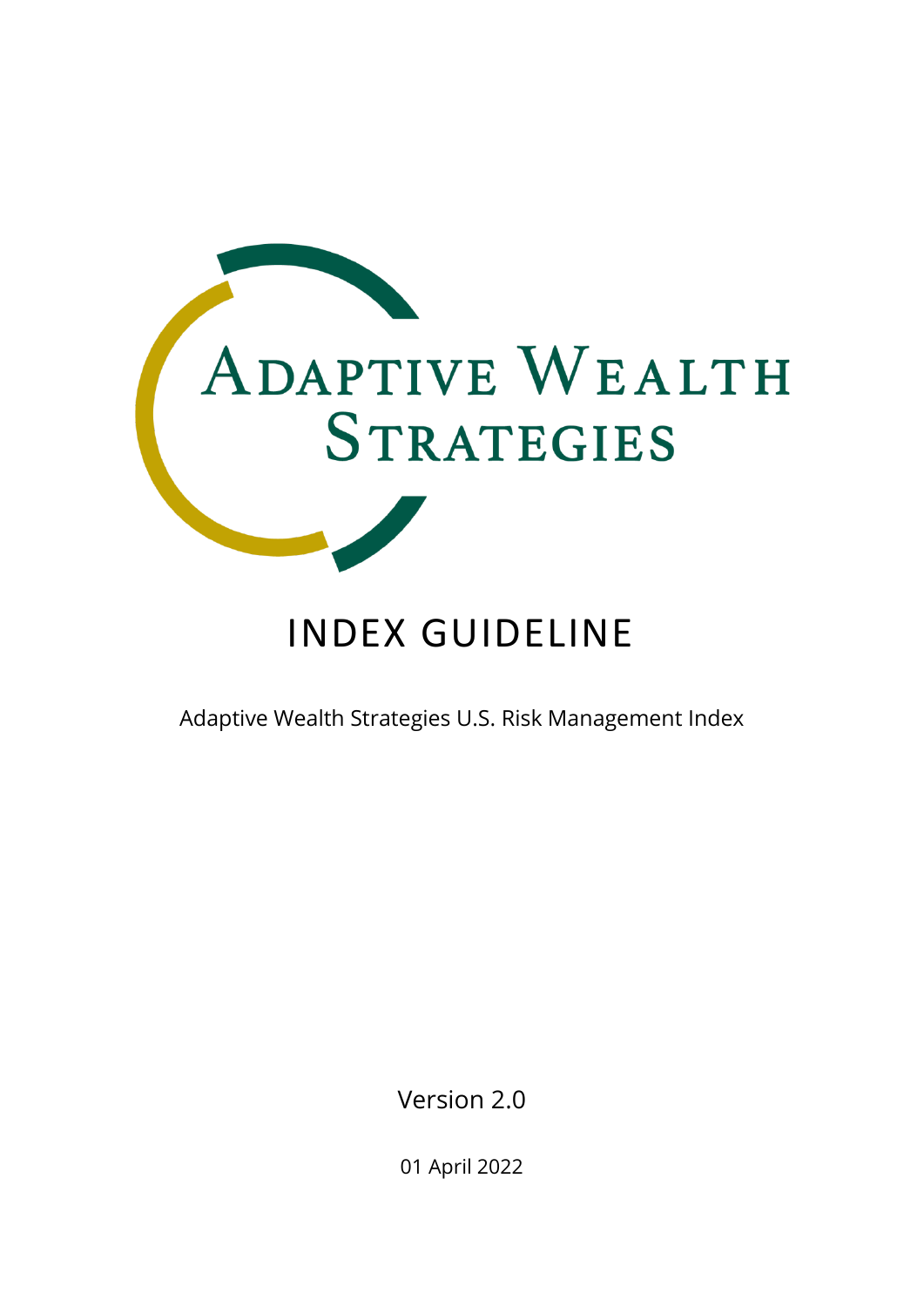## TABLE OF CONTENTS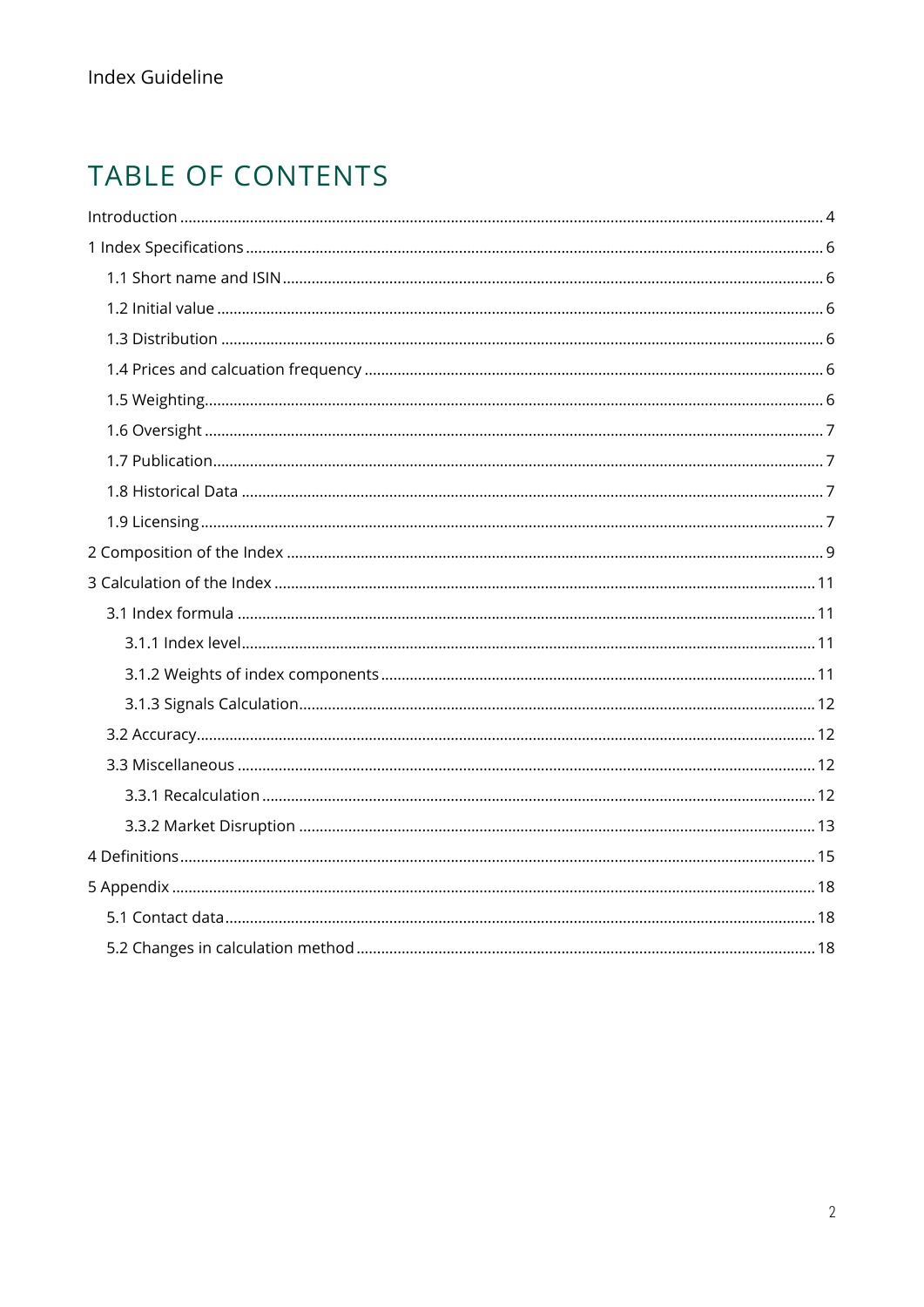# INDEX GUIDELINE

Introduction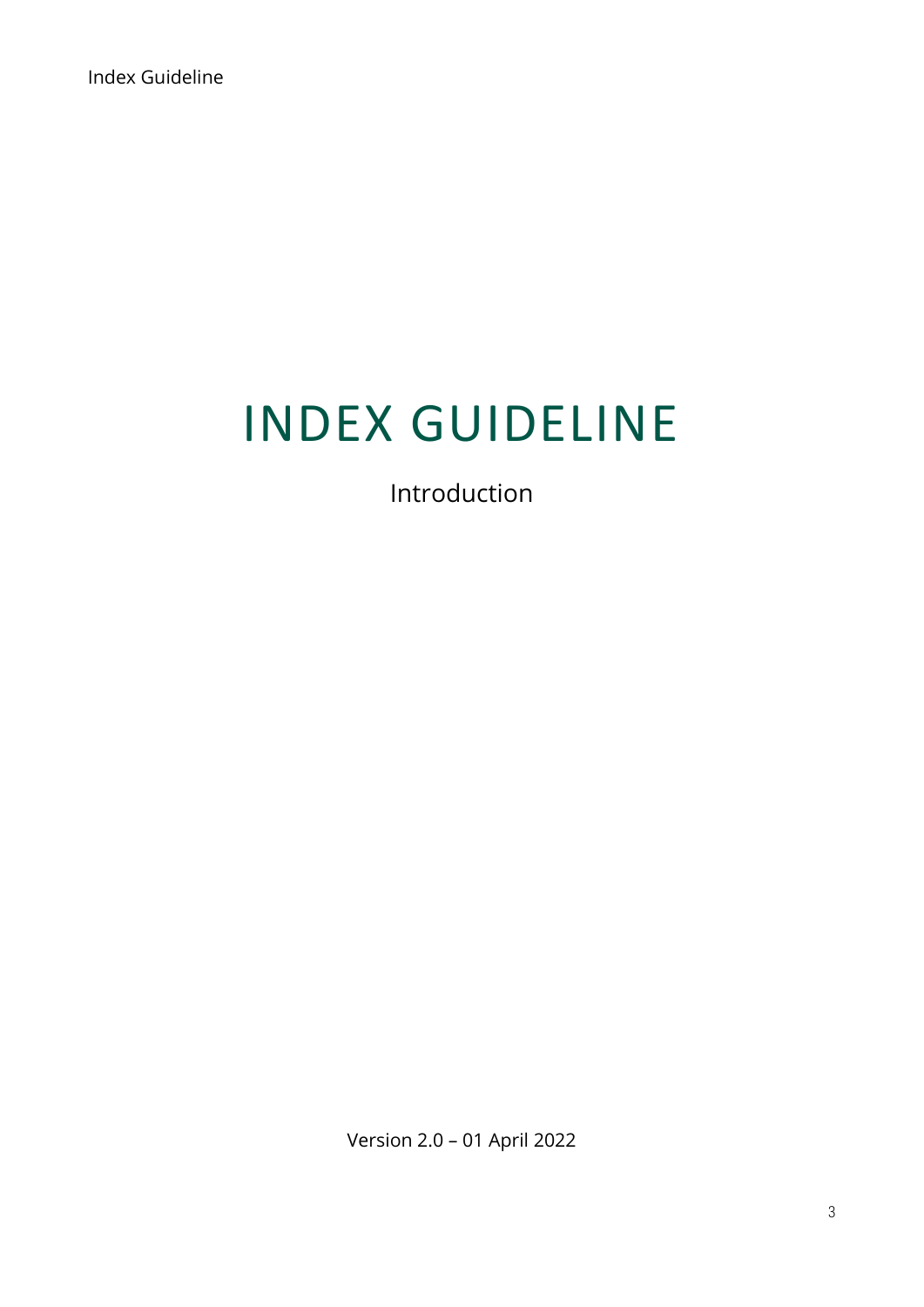# <span id="page-3-0"></span>INTRODUCTION

This document (the "Guideline") is to be used as a guideline with regard to the composition, calculation and maintenance of the Index. Any changes made to the Guideline are initiated by the Committee specified in Section 1.6. The Index is calculated and published by Solactive AG. The name "Solactive" is trademarked.

It contains the underlying principles and rules regarding the structure and operation of the Adaptive Wealth Strategies U.S. Risk Management Index (the "Index"). Solactive AG does not offer any explicit or tacit guarantee or assurance, neither pertaining to the results from the use of the Index nor the Index value at any certain point in time nor in any other respect. The Index is merely calculated and published by Solactive AG and it strives to the best of its ability to ensure the correctness of the calculation. There is no obligation for Solactive AG – irrespective of possible obligations to issuers – to advise third parties, including investors and/or financial intermediaries, of any errors in the Index. The publication of the Index by Solactive AG does not constitute a recommendation for capital investment and does not contain any assurance or opinion of Solactive AG regarding a possible investment in a financial instrument based on this Index.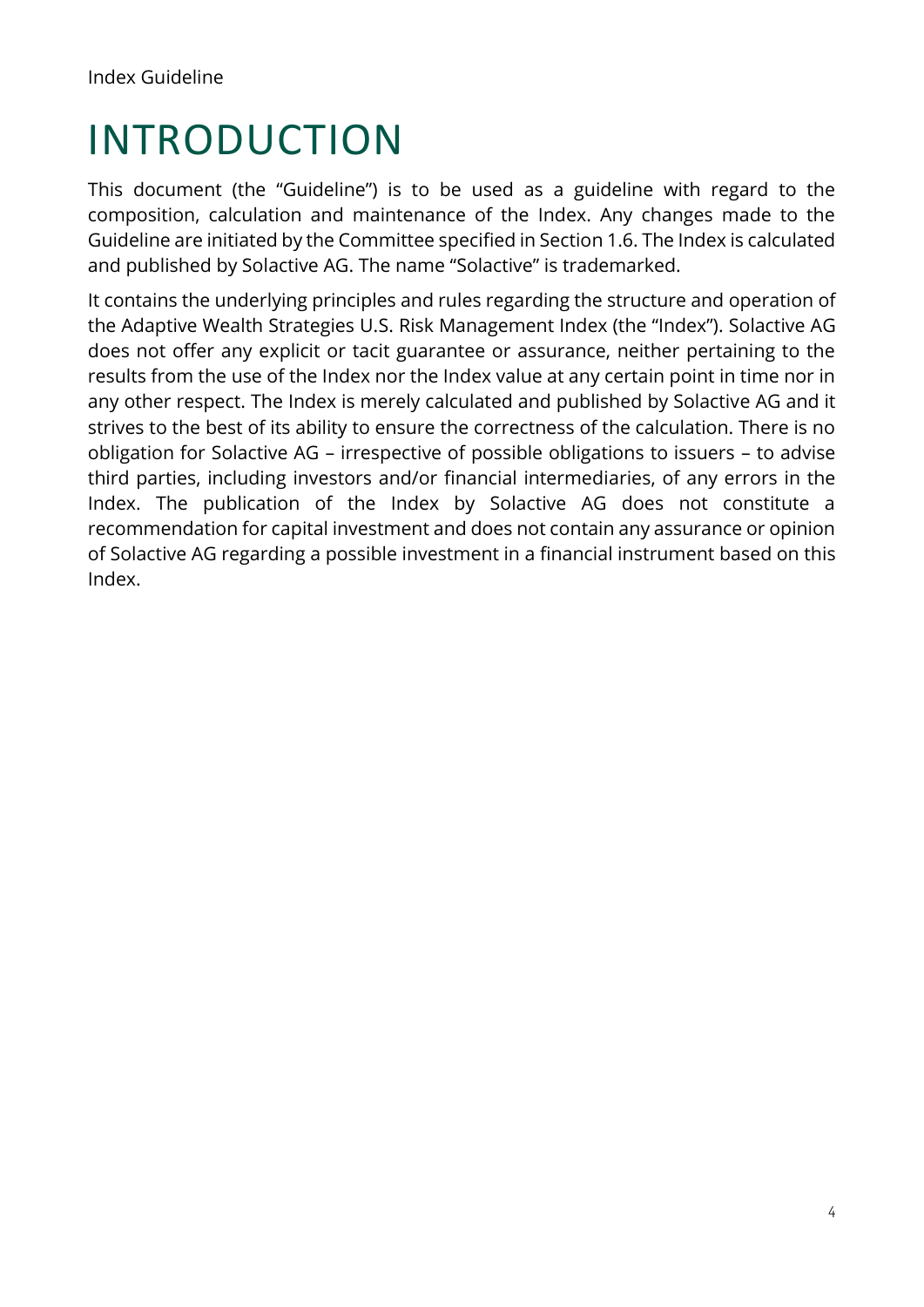# INDEX GUIDELINE

Index Specifications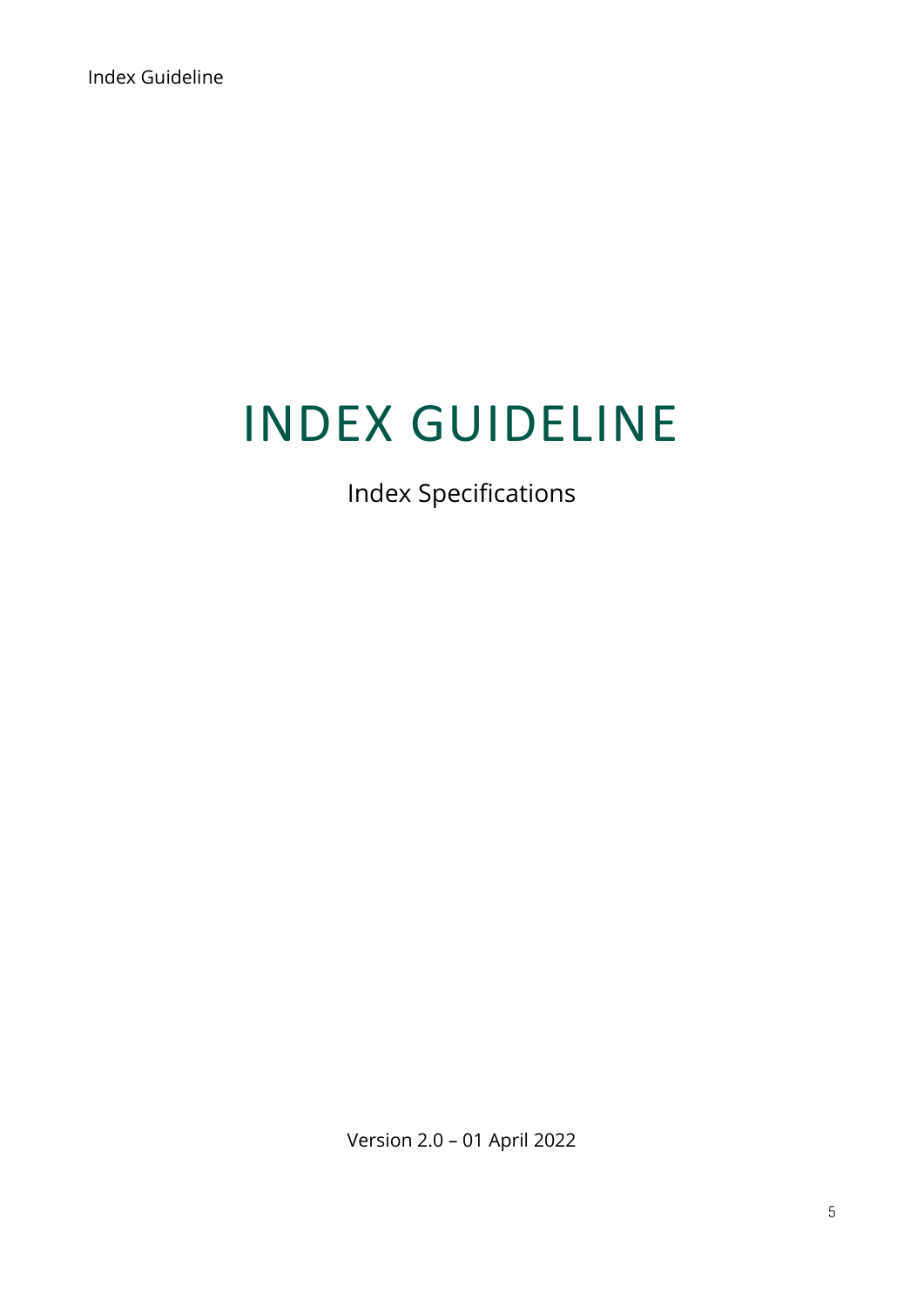# <span id="page-5-0"></span>1 INDEX SPECIFICATIONS

- The Adaptive Wealth Strategies U.S. Risk Management Index (the "Index") is an Index of Carroll Financial Associates and is calculated and distributed by Solactive AG.
- The Index dynamically allocates across two components: Solactive GBS United States 500 Index GTR which intends to track the performance of the largest 500 companies from the US stock market and is based on the Solactive Global Benchmark Series, and iShares 1-3 Year Treasury Bond ETF which represents the risk-off exposure.
- The Index is a Gross Total Return index.
- The Index is published in USD.

### <span id="page-5-1"></span>1.1 SHORT NAME AND ISIN

The Index is distributed under ISIN DE000SL0A725; the WKN is SL0A72. The Index is published on Refinitv under the code .AWSRSK and on Bloomberg under the ticker AWSRSK<Index>.

## <span id="page-5-2"></span>1.2 INITIAL VALUE

The Index is based on 100 at the close of trading on the start date, 3 January 1994.

### <span id="page-5-3"></span>1.3 DISTRIBUTION

The Index is published via the price marketing services of Boerse Stuttgart GmbH and is distributed to all affiliated vendors. Each vendor decides on an individual basis as to whether it will distribute/display the Index via its information systems.

### <span id="page-5-4"></span>1.4 PRICES AND CALCUATION FREQUENCY

The price of the Index is calculated on each Business Day based on the prices on the respective Exchanges on which the Index Components are listed. The most recent prices of all Index Components are used. Prices of Index Components not listed in the Index Currency are translated using spot foreign exchange rates quoted by Refinitv. Should there be no current price available on Refinitv, the most recent price or the Trading Price on Refinitv for the preceding Trading Day is used in the calculation.

The Index is calculated every Business Day from 9:00 a.m. to 10:52 p.m., CET. In the event that data cannot be provided to Refinitv or to the pricing services of Boerse Stuttgart GmbH, the Index cannot be distributed.

## <span id="page-5-5"></span>1.5 WEIGHTING

As the allocation of the Index across index components is based on signal calculation described in Section 3.1.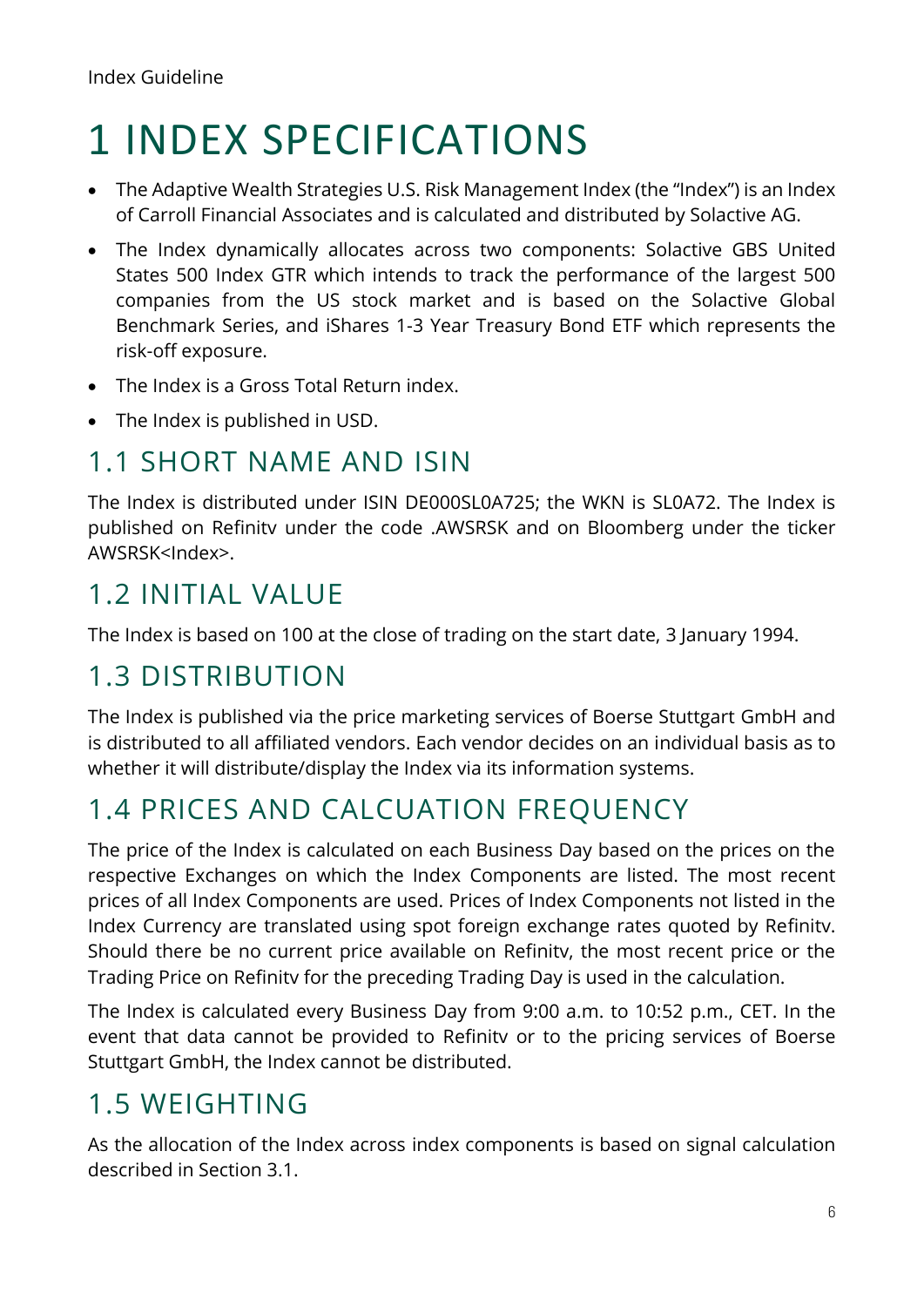## <span id="page-6-0"></span>1.6 OVERSIGHT

A Committee composed of staff from Carroll Financial Associates (the "Committee" or the "Index Committee") is responsible for any amendments to the rules.

Members of the Committee can recommend changes to the Guideline and submit them to the Committee for approval.

## <span id="page-6-1"></span>1.7 PUBLICATION

All specifications and information relevant for calculating the Index are made available on the [http://www.solactive.com](http://www.solactive.com/) web page and sub-pages.

## <span id="page-6-2"></span>1.8 HISTORICAL DATA

Historical data will be maintained from the launch of the Index on 1 October 2020.

### <span id="page-6-3"></span>1.9 LICENSING

Licenses to use the Index as the underlying value for derivative instruments are issued to stock exchanges, banks, financial services providers and investment houses by Carroll Financial Associates.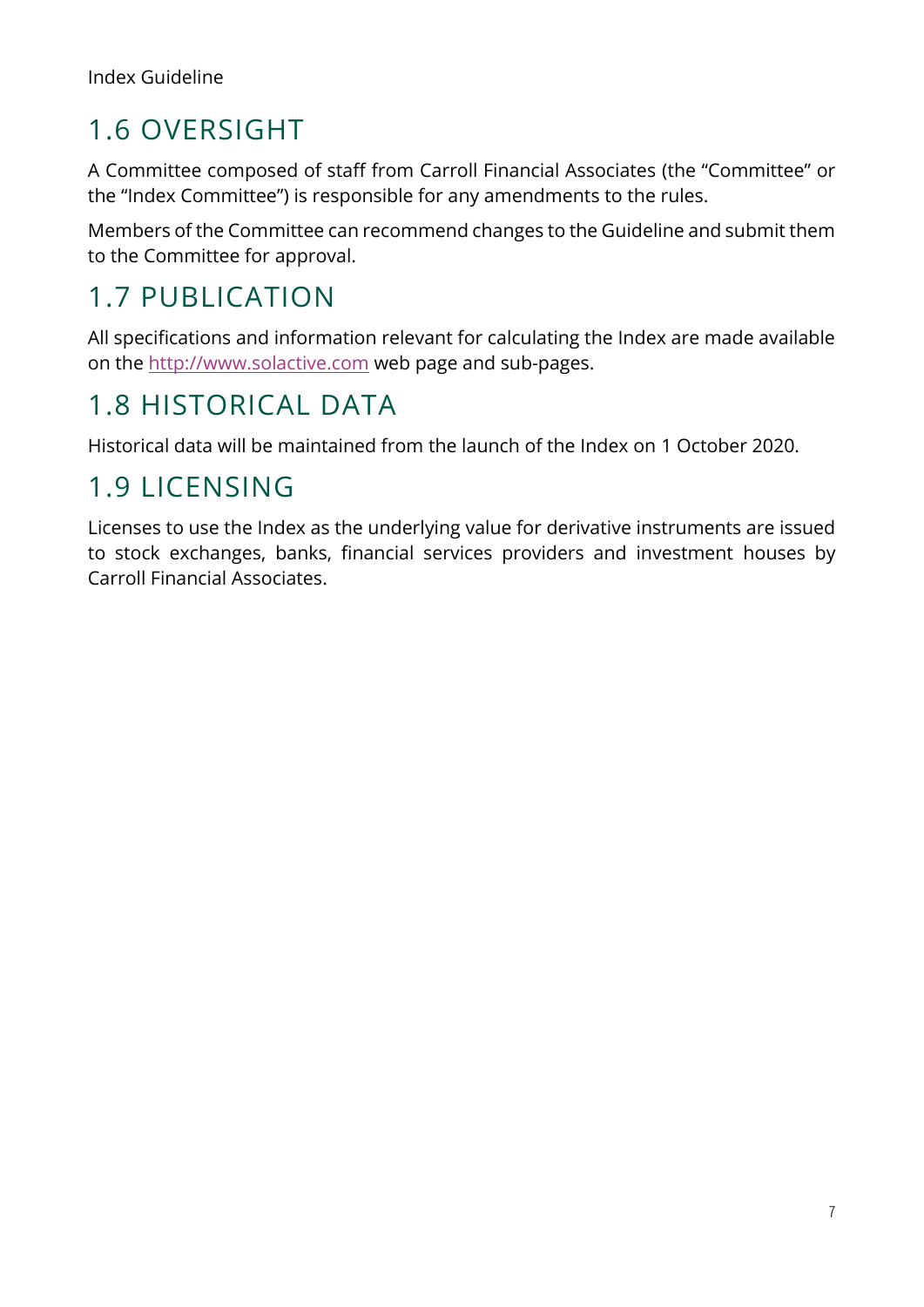# INDEX GUIDELINE

Composition of the Index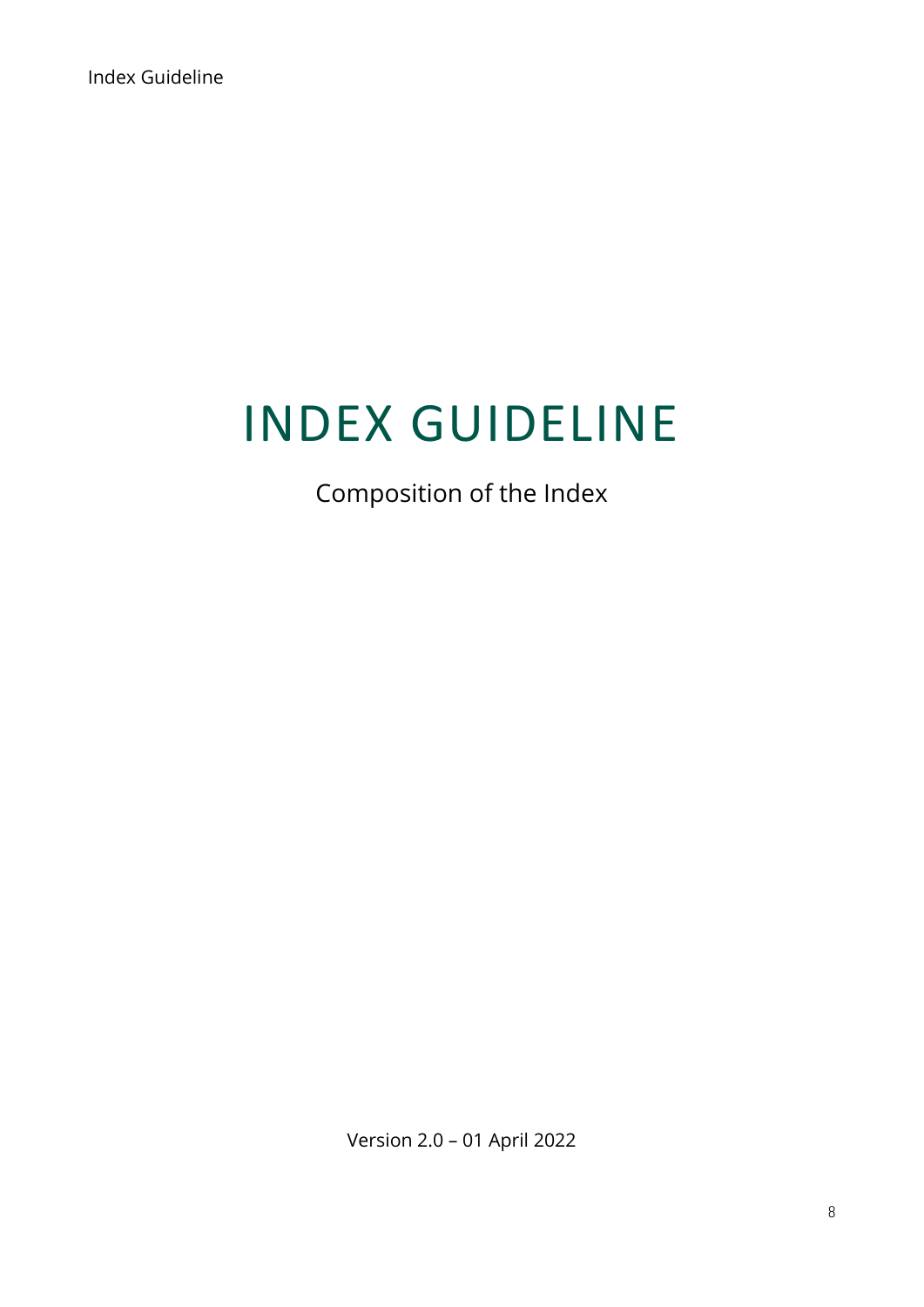# <span id="page-8-0"></span>2 COMPOSITION OF THE INDEX

At any point in time the index will include one of the following two indices as Index Components:

| Component Name |                                                     | Currency   | RIC.           | <b>BBG Ticker</b>         | <b>ISIN</b>   |
|----------------|-----------------------------------------------------|------------|----------------|---------------------------|---------------|
|                | Solactive GBS United<br>States 500 Index GTR        | <b>USD</b> | <b>.US500T</b> |                           | DE000SL0AE81  |
|                | Solactive US 1-3 Year<br><b>Treasury Bond Index</b> | <b>USD</b> |                | l.SOLUT13   SOLUT13 Index | IDE000SLA4B65 |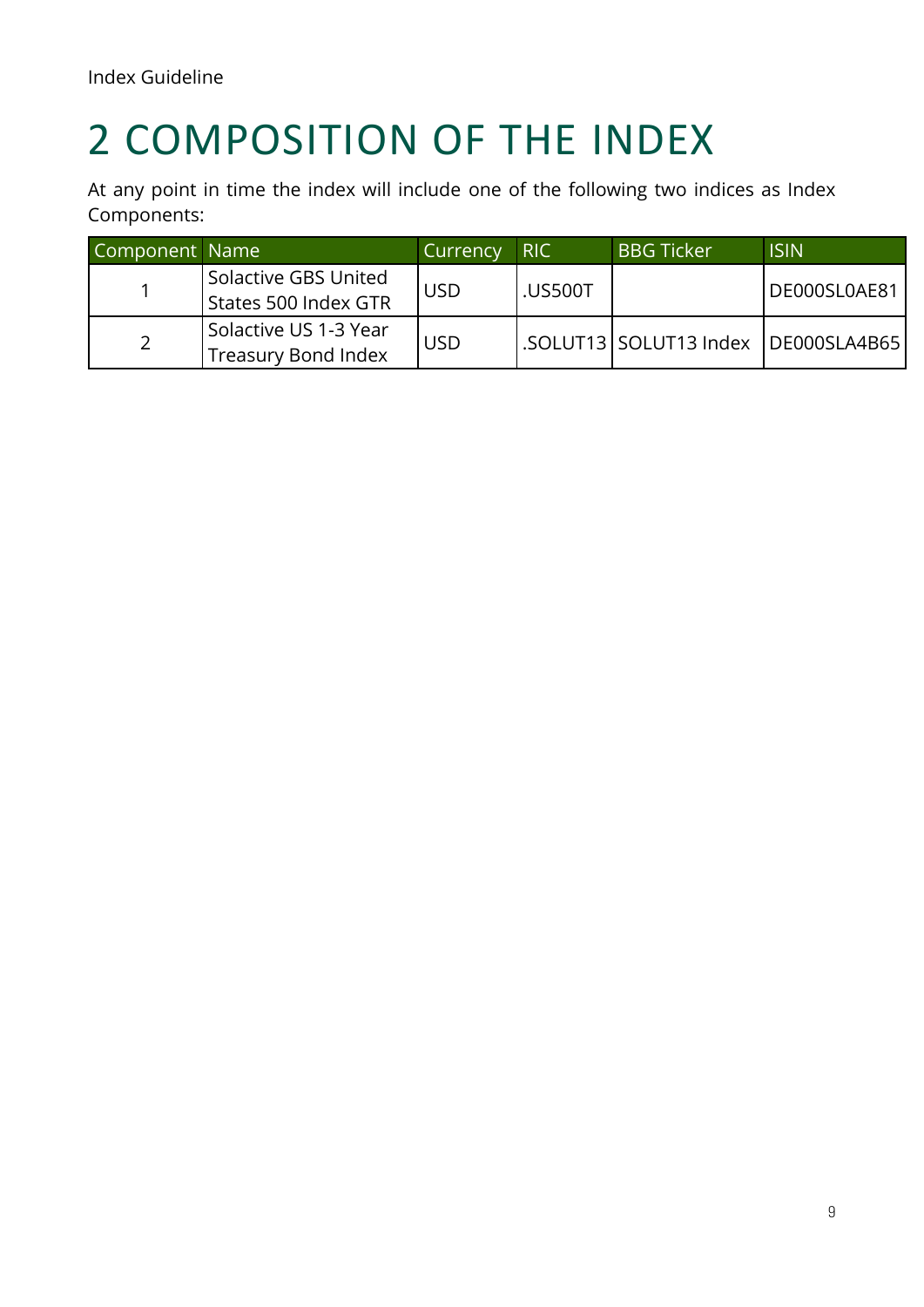# INDEX GUIDELINE

Calculation of the Index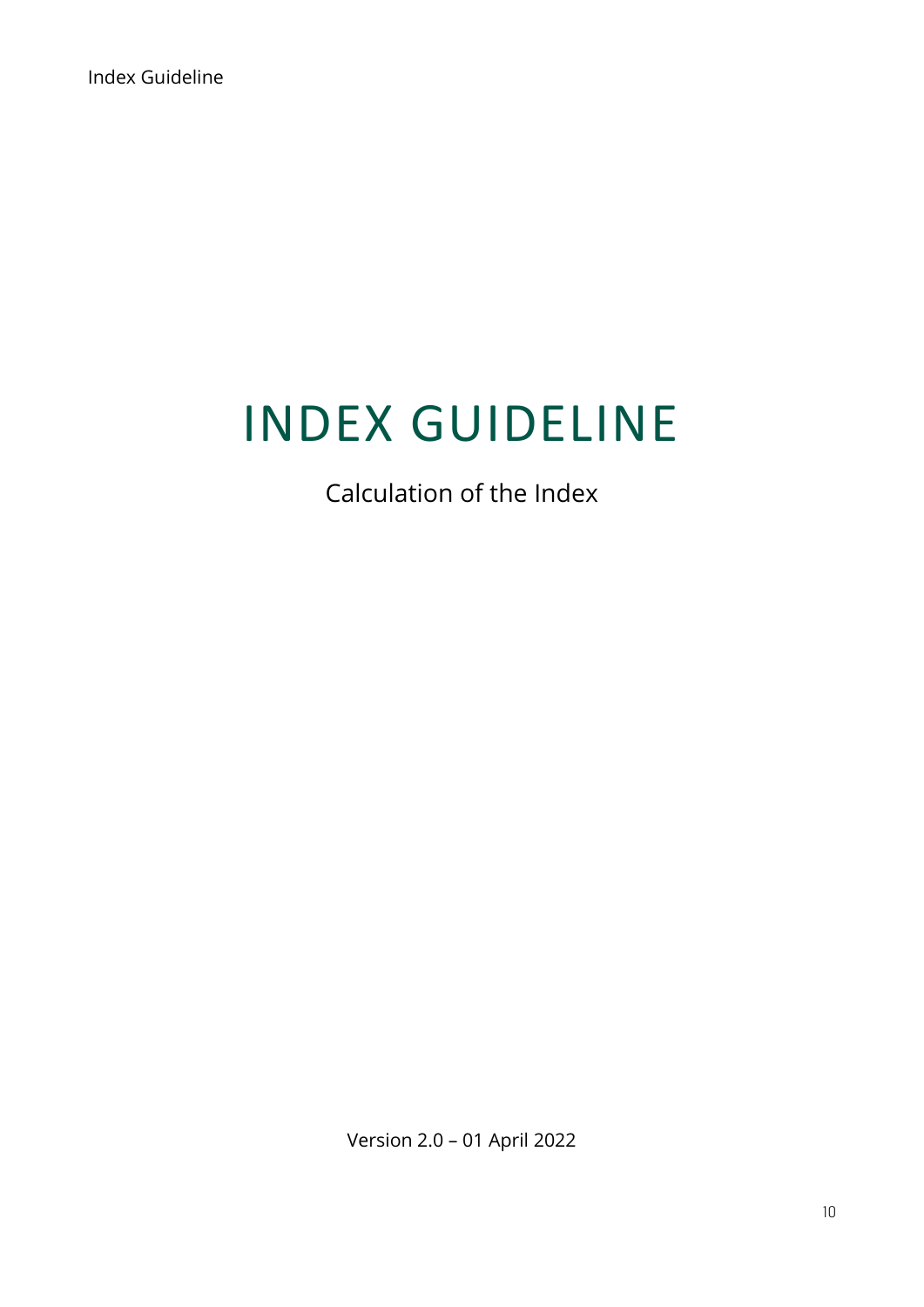# <span id="page-10-0"></span>3CALCULATION OF THE INDEX 3.1 INDEX FORMULA

#### <span id="page-10-2"></span><span id="page-10-1"></span>3.1.1 Index level

The Index Value on a Business Day at the relevant time is calculated in accordance with the following formula:

$$
I_{t} = I_{t-1} \times (Return_{t-1} + 1)
$$
  
Return<sub>t</sub> = 
$$
\sum_{i=1}^{2} r_{i,t} \times w_{i,t-3}
$$
  

$$
r_{i,t} = \frac{p_{i,t}}{p_{i,t-1}} - 1
$$

Where:

 $I_t$  = Index level on Business Day t

 $I_{t-1}$  = Index level on Business Day immediately preceding t

 $p_{i,t}$  = Closing price of Index Component *i* on Business Day *t* 

 $p_{i,t-1}$  = Closing price of Index Component *i* on Business Day immediately preceding t

 $w_{i,t-3}$ = Weight of Index Component *i* three Business Days prior *t* 

### <span id="page-10-3"></span>3.1.2 Weights of index components

On each Business Day, weight for Component 1 (.US500T) is determined by 04 signals, namely z-scores of 200-day Single Moving Average (SMA), CBOE Volatility Index (VIX), Moving Average Convergence Divergence (MACD) and drawdown.

Each signal has an equal vote (0.25) on market entry or market exit. On the exit side, each signal will vote 0.25 if it triggers market exit and 0 if otherwise. On the entry side, each signal will vote 0.25 if it triggers market entry and 0 if otherwise. Total entry(exit) vote is equal to sum of all signal entry(exit) votes.

If the total entry(exit) vote is larger than or equal to 0.5, market entry(exit) is favourable, final entry(exit) vote is 1. If the total entry(exit) vote is smaller than 0.5, market entry(exit) is unfavourable, final entry(exit) vote is 0.

The weight of .US500T is equal to final exit vote unless final entry vote is 1. The entry vote overrides the exit vote. Once a decision to enter or exit market has been made, the position will be locked for 10 days. The total weight becomes effective 03 calculation days after the day decision has been made.

The weight of SOLUT13 will be equal to 1 minus the weight of .US500T.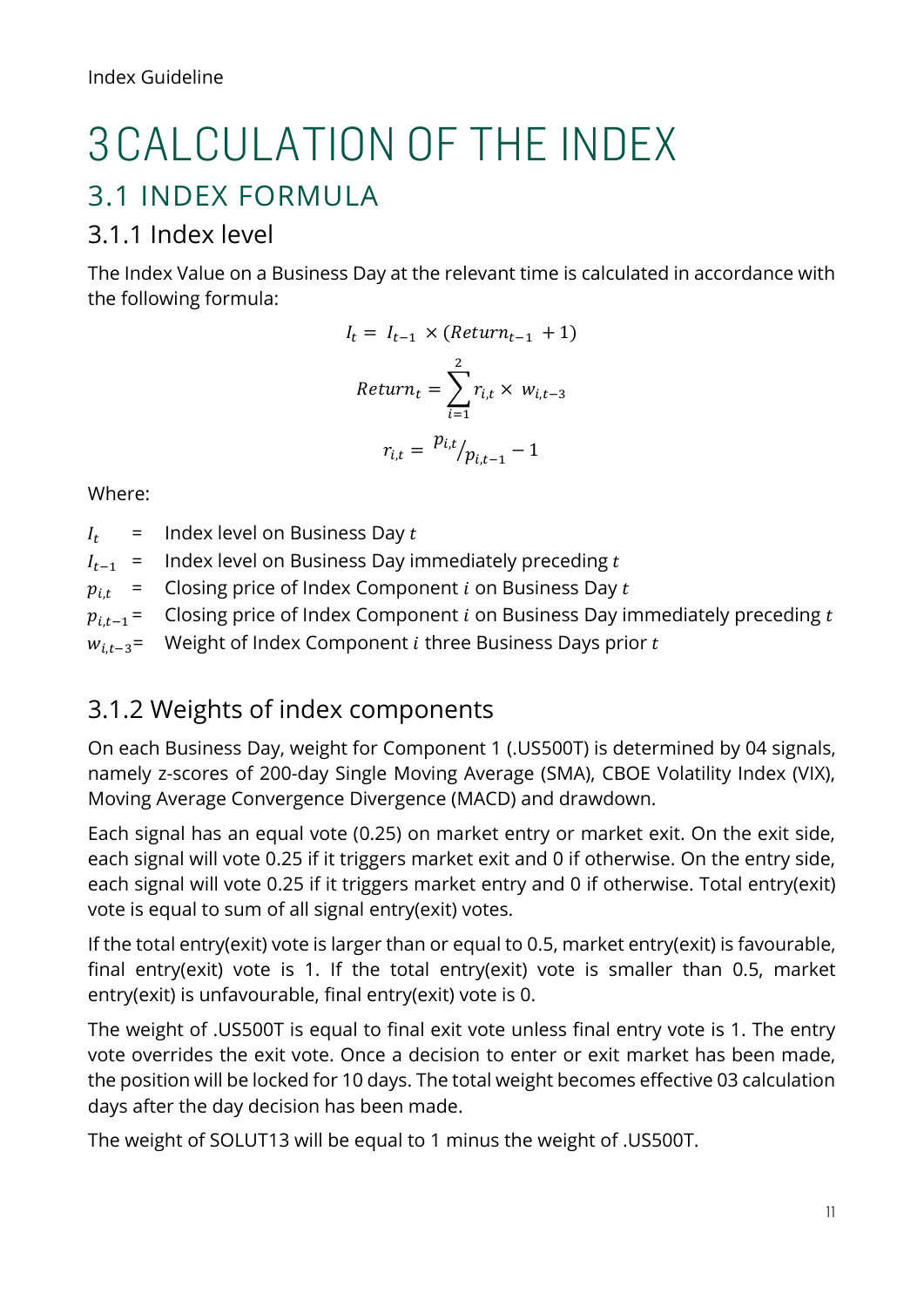### <span id="page-11-0"></span>3.1.3 Signals Calculation

#### Table 1. Threshold values for signals

| Signals     | z-scores exit threshold | z-scores entry threshold ' |
|-------------|-------------------------|----------------------------|
| 200-day SMA | $-0.5$                  | -4                         |
| <b>VIX</b>  | 1.25                    | 5.5                        |
| <b>MACD</b> | $-0.25$                 |                            |
| Drawdown    |                         | $\blacksquare$             |

For exit vote:

If signal is either 200-day SMA or MACD or drawdown:

$$
exit\ vote_{j,t} = \begin{cases} 0.25, & zscores_{j,t-1} > threshold_j \\ 0, & otherwise \end{cases}
$$

Else:

|  | exit $vote_{j,t} = \begin{cases} 0.25, & zscores_{j,t-1} < threshold_j \\ 0, & otherwise \end{cases}$ |  |
|--|-------------------------------------------------------------------------------------------------------|--|
|  |                                                                                                       |  |

For entry vote:

If signal is either 200-day SMA or drawdown:

| Else: | entry $vote_{j,t} = \begin{cases} 0.25, & zscores_{j,t-1} < threshold_j \\ 0, & otherwise \end{cases}$ |
|-------|--------------------------------------------------------------------------------------------------------|
|       | entry $vote_{j,t} = \begin{cases} 0.25, & zscores_{j,t-1} > threshold_j \\ 0, & otherwise \end{cases}$ |

Where:

| $exit\ vote_{i.t}$ =      | Exist vote from signal <i>j</i> on Business Day <i>t</i>               |
|---------------------------|------------------------------------------------------------------------|
| entry vote $_{i,t}$ =     | Entry vote from signal j on Business Day t                             |
| zscores <sub>it-1</sub> = | z-scores value of signal $j$ on Business Day immediately preceding $t$ |
| $threshold_i$ =           | Threshold level of signal <i>j</i> shown in Table 1.                   |

## <span id="page-11-1"></span>3.2 ACCURACY

The value of the Index will be rounded to 2 decimal places.

## <span id="page-11-2"></span>3.3 MISCELLANEOUS

### <span id="page-11-3"></span>3.3.1 Recalculation

Solactive makes the greatest possible efforts to accurately calculate and maintain its indices. However, errors in the determination process may occur from time to time for variety reasons (internal or external) and therefore, cannot be completely ruled out.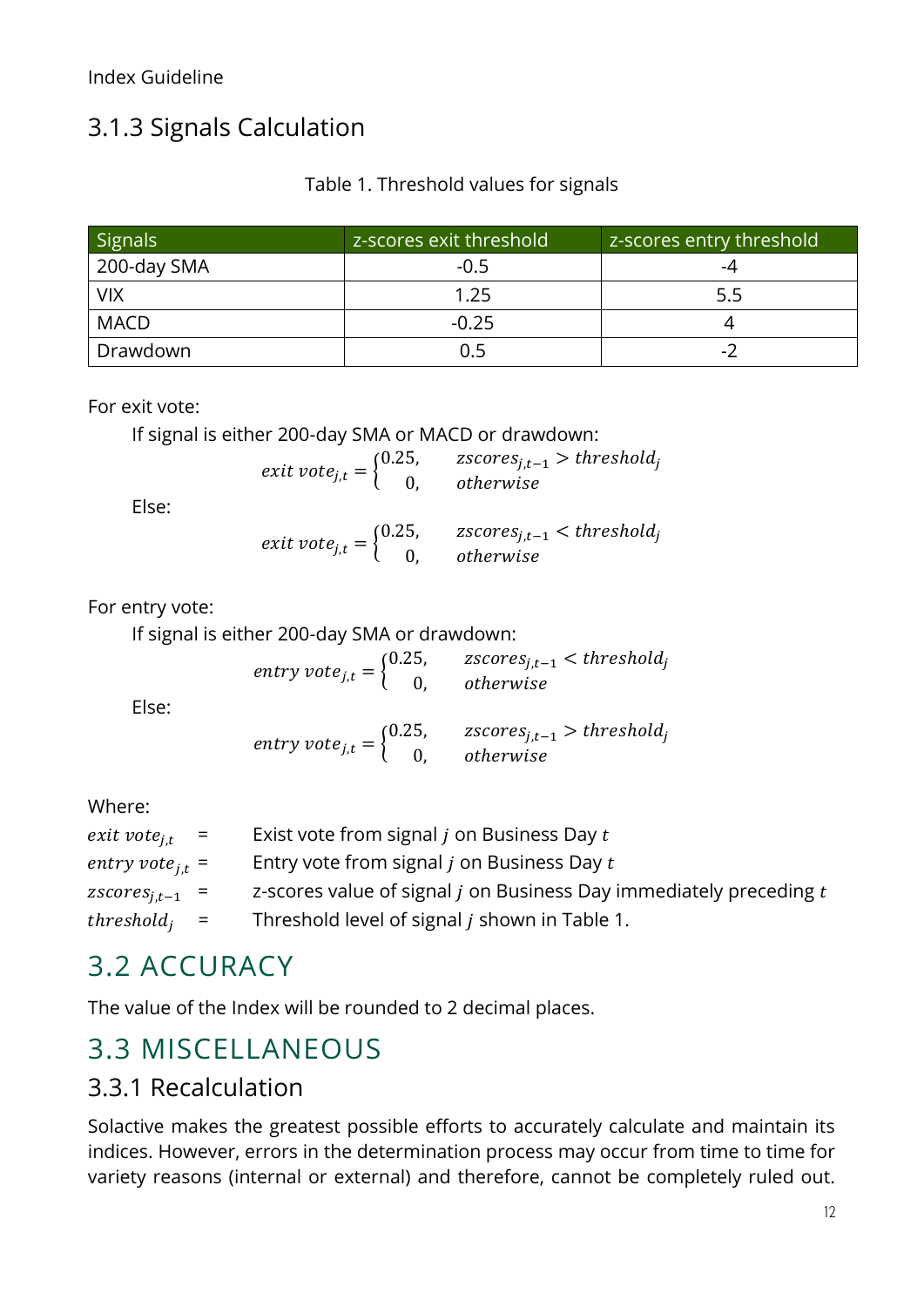Solactive endeavors to correct all errors that have been identified within a reasonable period of time. The understanding of "a reasonable period of time" as well as the general measures to be taken are generally depending on the underlying and is specified in the Solactive Correction Policy, which is incorporated by reference and available on the Solactive website: [https://www.solactive.com/documents/correction](https://www.solactive.com/documents/correction-policy/)[policy/.](https://www.solactive.com/documents/correction-policy/)

### <span id="page-12-0"></span>3.3.2 Market Disruption

In periods of market stress Solactive calculates its indices following predefined and exhaustive arrangements as described in the Solactive Disruption Policy, which is incorporated by reference and available on the Solactive website: [https://www.solactive.com/documents/disruption-policy/.](https://www.solactive.com/documents/disruption-policy/) Such market stress can arise due to a variety of reasons, but generally results in inaccurate or delayed prices for one or more Index Components. The determination of the Index may be limited or impaired at times of illiquid or fragmented markets and market stress.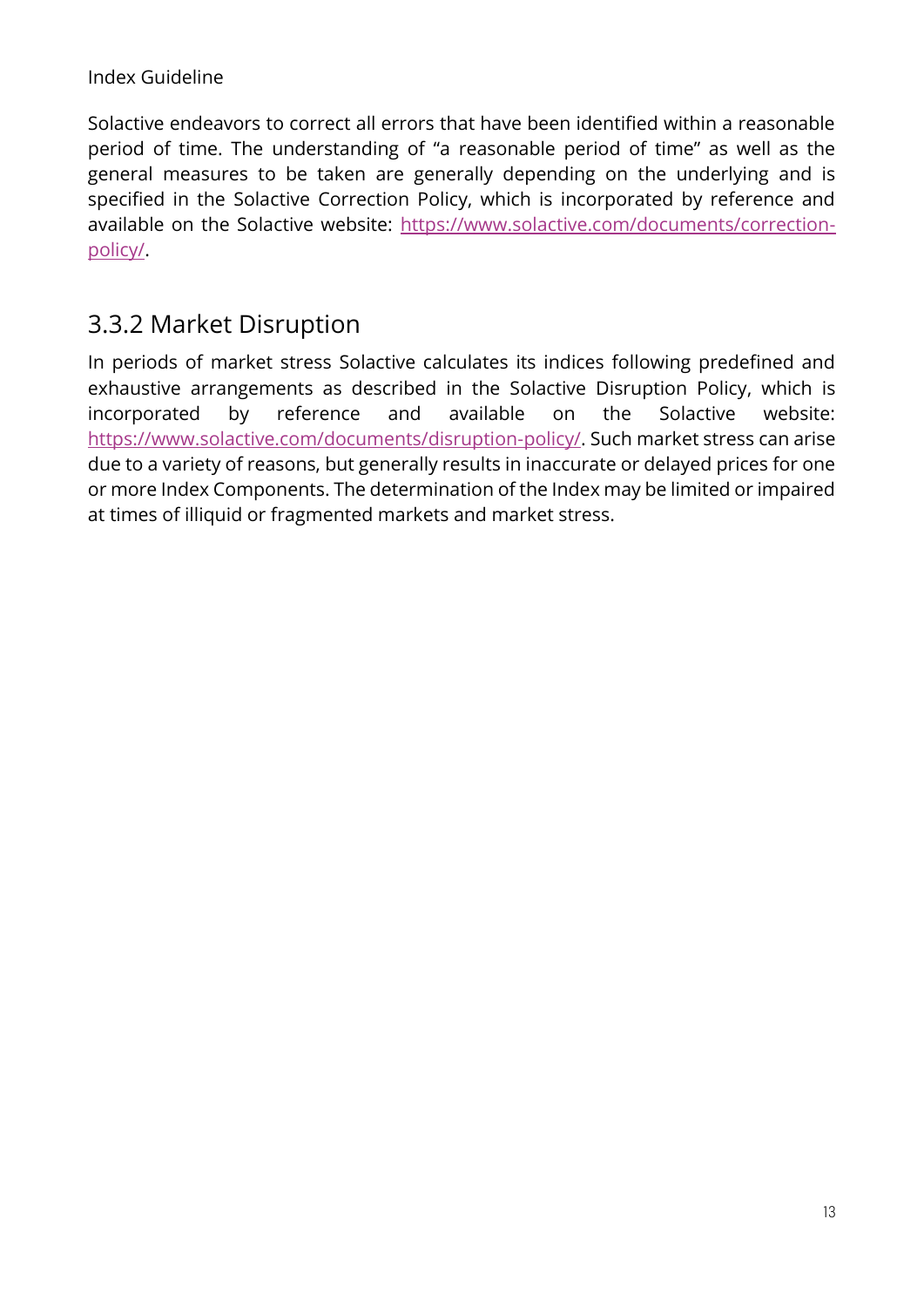# INDEX GUIDELINE

Definitions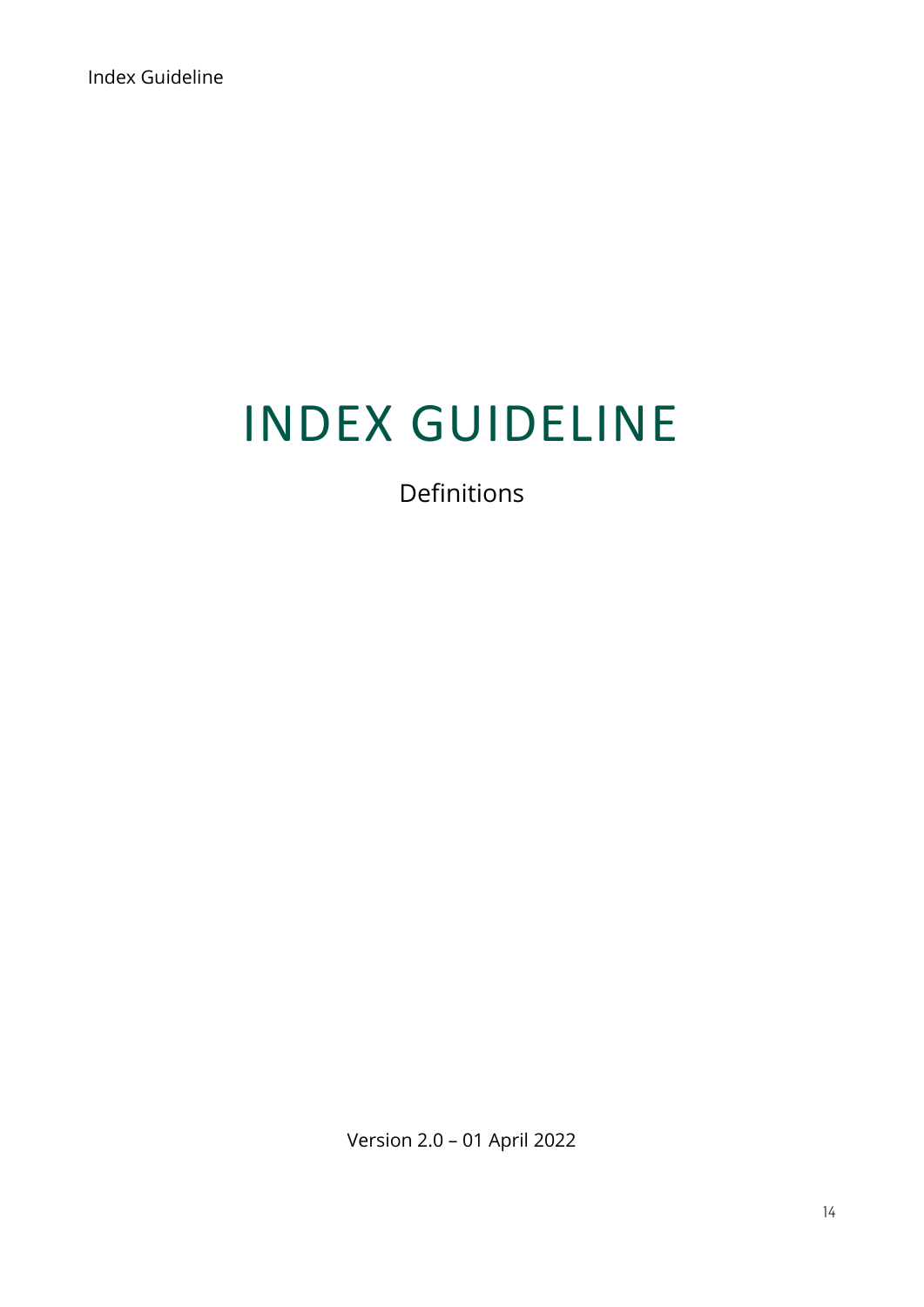# <span id="page-14-0"></span>4 DEFINITIONS

**"Business Day"** is any day where the New York Stock Exchange is open for trading.

**"Guideline"** shall have the meaning as defined in Section "Introduction".

**"Index"** shall have the meaning as defined in Section "Introduction".

**"Index Component"** shall have the meaning as in Section 2.1.

#### **"Market Disruption Event"** occurs if

- 1. one of the following events occurs or exists on a Trading Day prior to the opening quotation time for an Index Component:
	- A) trading is suspended or restricted (due to price movements that exceed the limits allowed by the Exchange or an Affiliated Exchange, or for other reasons):
	- 1.1.across the whole Exchange; or
	- 1.2.in options or futures contracts on or with regard to an Index Component or an Index Component that is quoted on an Affiliated Exchange; or
	- 1.3.on an Exchange or in a trading or quotation system (as determined by the Index Calculation Agent) in which an Index Component is listed or quoted; or
	- B) an event that (in the assessment of the Index Calculation Agent) generally disrupts and affects the opportunities of market participants to execute on the Exchange transactions in respect of a share included in the Index or to determine market values for a share included in the Index or to execute on an Affiliated Exchange transaction with regard to options and futures contracts on these shares or to determine market values for such options or futures contracts.
- 2. trading on the Exchange or an Affiliated Exchange is ceased prior to the "Normal Exchange Closing Time", which is the time at which the Exchange or an Affiliated Exchange is normally closed on working days without taking into account afterhours trading or other trading activities carried out outside the normal trading hours. An exception to this classification as a Market Disruption Event is where the early cessation of trading is announced by the Exchange or Affiliated Exchange on this Trading Day at least one hour before
	- 2.1.the actual closing time for normal trading on the Exchange or Affiliated Exchange on the Trading Day in question or, if earlier.
	- 2.2.the closing time (if given) of the Exchange or Affiliated Exchange for the execution of orders at the time the quote is given.
- 3. a general moratorium is imposed on banking transactions in the country in which the Exchange is resident if the above-mentioned events are material in the assessment of the Index Calculation Agent, whereby the Index Calculation Agent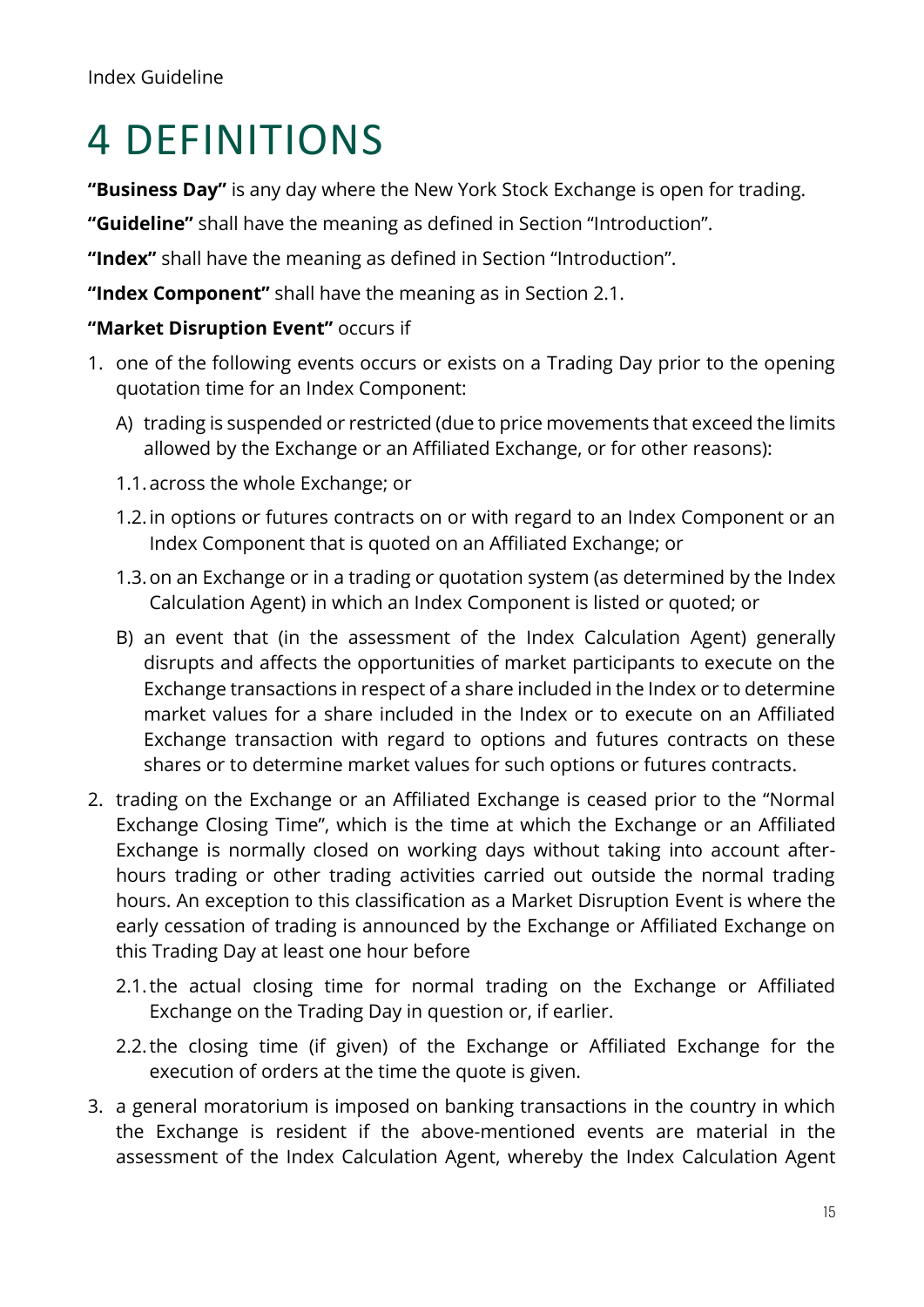makes its decision based on those circumstances that it considers reasonable and appropriate.

"**Solactive"** shall have the meaning as defined in Section "Introduction".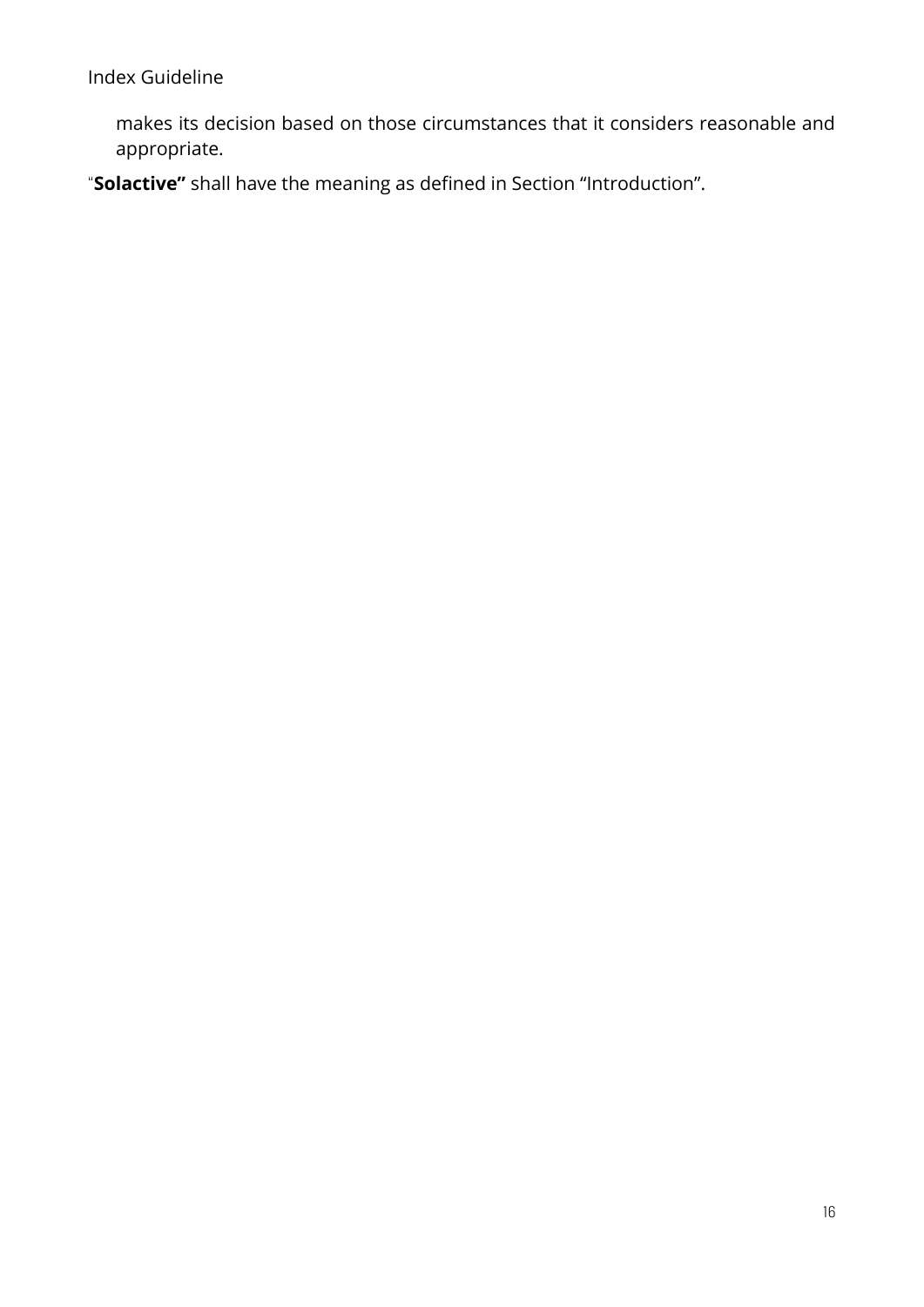# INDEX GUIDELINE

Appendix